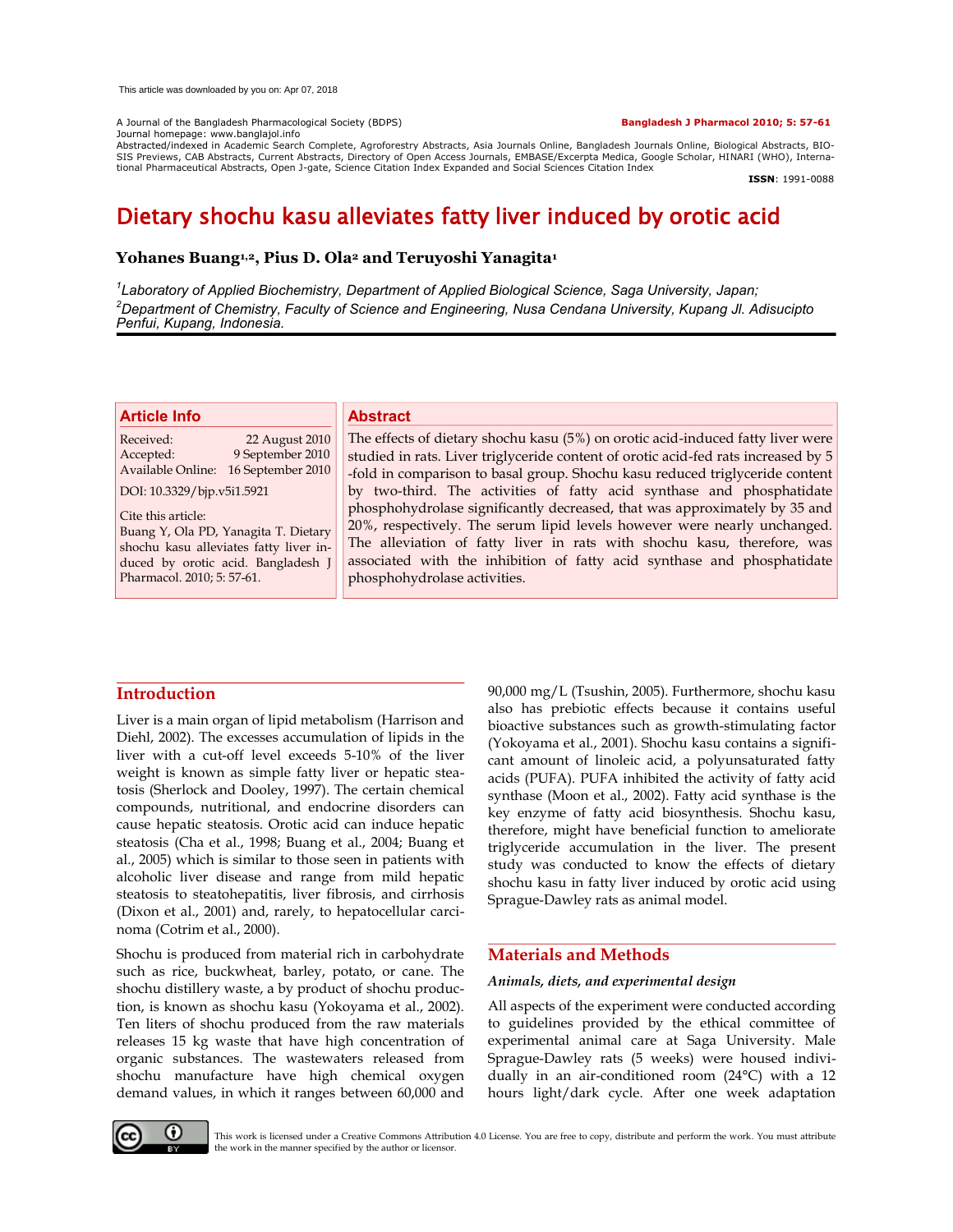period, rats were assigned to one of three groups (five rats each). Basal diets were prepared according to recommendations of the American Institute of Nutrition and contained (in weight %) 20 of casein, 7 of soybean oil (palmitic acid 10%, oleic acid 25%, and linoleic acid 55%), 1 of vitamin mixture (AIN-93), 3.5 of mineral mixture (AIN-93), 0.25 of choline bitartrate, 0.3 of L-cystine, 0.0014 of ter- butylhydroquinone, 5 of cellulose, 10 of sucrose, 13.2 of  $\alpha$ -cornstarch, and  $\beta$ cornstarch, to make 100. The orotic acid and shochu kasu diets were prepared by supplementation of 1% orotic acid and 5% shochu kasu (Iki Shochu Kyogyo Kumiai), respectively, to the basal diet at the expense of  $\beta$ -cornstarch. The animals received the diets for 10 days. On day 11, rats were killed by decapitation. Livers were excised immediately, and serum was separated from blood.

#### *Analysis of lipids*

Liver lipids were extracted (Folch et al., 1957) and concentrations of triglyceride and phospholipid were measured by the methods described elsewhere (Fletcher, 1968; Bartlett, 1959). Serum triglyceride, phospholipid, and total cholesterol were measured using enzyme assay kits (Wako Pure Chemicals) instructions.

#### *Preparation of liver subcellular fractions*

The mitochondrial, cytosol, and microsome of liver sub cellular fractions were prepared as described previously (Ikeda et al., 1998). Protein concentration was determined by the method of Lowry et al. (1951).

#### *Assays of hepatic enzyme activity*

The enzyme activities of fatty acid synthase (EC2.3.1.85) and phosphatidic acid (phosphatidate) phosphohydrolase (EC3.1.3.4) were determined as previously described (Ikeda et al., 1998; Walton et al., 1985).

#### *Statistical analyses*

Data were analyzed by one-way analysis of variance, and all differences were inspected by Duncan's new multiple-range test using SPSS statistical software.

#### **Results**

The daily intake of food was paired-fed for each animal in order to get the same quantity of macronutrient, vitamin, and mineral ingested. The macronutrient as sources of caloric food of each group was prepared in excess amount. It is therefore, the addition of food supplements, both orotic acid and shochu kasu, to the basal diet provides the same quantity of the energy needed by each animal's homeostasis metabolisms of each group during the time course. Thus, the effect of shochu kasu intake in orotic acid-induced fatty liver by the given concentration can be elucidated from this

experimental design. Although food intakes were nearly similar among the groups, the final body weights of orotic acid-treated rats decreased slightly (Table I). It was however the weight of liver in the group increased significantly. The slightly decreased final body weight of shochu kasu-containing group than that of orotic acid group might be contributed by the reduction of white adipose tissues weight, mainly omental and perirenal {(omental; orotic acid + shochu kasu,  $1.23 \pm 0.02$ ; orotic acid,  $1.42 \pm 0.07$ ) (perirenal; orotic acid + shochu kasu,  $0.66 \pm 0.07$ ; orotic acid,  $0.96 \pm$ 0.12)}. Furthermore, dietary orotic acid promoted liver weight significantly than that of the basal group. Although failed to reach significant level, the addition of shochu kasu in orotic acid-treated rats attenuated the

| <b>Table I</b>                                                                                                                                                                                                                                       |                            |                 |                              |
|------------------------------------------------------------------------------------------------------------------------------------------------------------------------------------------------------------------------------------------------------|----------------------------|-----------------|------------------------------|
| Effects of dietary shochu kasu on growth<br>parame-ters of orotic acid-treated rats                                                                                                                                                                  |                            |                 |                              |
| Group                                                                                                                                                                                                                                                | Basal                      | Orotic acid     | Orotic acid +<br>Shochu kasu |
| Initial body<br>weight $(g)$                                                                                                                                                                                                                         | $133 \pm 3$                | $133 \pm 3$     | $134 \pm 2$                  |
| Final body<br>weight $(g)$                                                                                                                                                                                                                           | $206 \pm 3$                | $202 \pm 5$     | $202 \pm 6$                  |
| Food intake<br>(g/day)                                                                                                                                                                                                                               | $18.7 \pm 0.8$             | $18.7 \pm 0.9$  | $18.5 \pm 1.0$               |
| Liver weight<br>(g/100 g)<br>body weight)                                                                                                                                                                                                            | $4.0 \pm 0.1$ <sup>a</sup> | $5.6 \pm 0.2^b$ | $5.4 \pm 0.3^{\rm b}$        |
| Rats were paired-fed orotic acid supplemented diets with/or with-<br>out Shochu kasu or a diet without orotic acid (basal diet) for 10<br>days. Values are expressed as mean $\pm$ SEM of five rats. abIndicate<br>significant differences at p<0.05 |                            |                 |                              |

#### weight of liver by 3%.

The liver triglyceride content of orotic acid-fed rats given dietary shochu kasu was decreased by 45% (p<0.05, Figure 1). The hepatic triglyceride content of orotic acid group involved 17.5% of the liver weight. However, the hepatic triglyceride contents of basal and shochu kasu-containing diets involved 0.5% and 10.2% of the liver weights, respectively (p<0.05). The liver phospholipids and cholesterol (data not shown) contents however were nearly same level in both groups containing orotic acid. The alleviation of fatty liver by dietary shochu kasu in orotic acid-fed rats was not associated with the reduction of serum lipids level (Figure 2) because serum lipid levels of shochu kasu group were slightly increased.

Dietary shochu kasu in orotic acid-fed rats attenuated the fatty acid synthase activity by 35% (p<0.05, Figure 3). Shochu kasu intake inhibited biosynthesis of fatty acids in orotic acid-treated rats. Dietary orotic acidsupplemented diet, however, stimulated the fatty acid biosynthesis. The reduction of fatty acid synthase activity by dietary shochu kasu in orotic acid-fed rats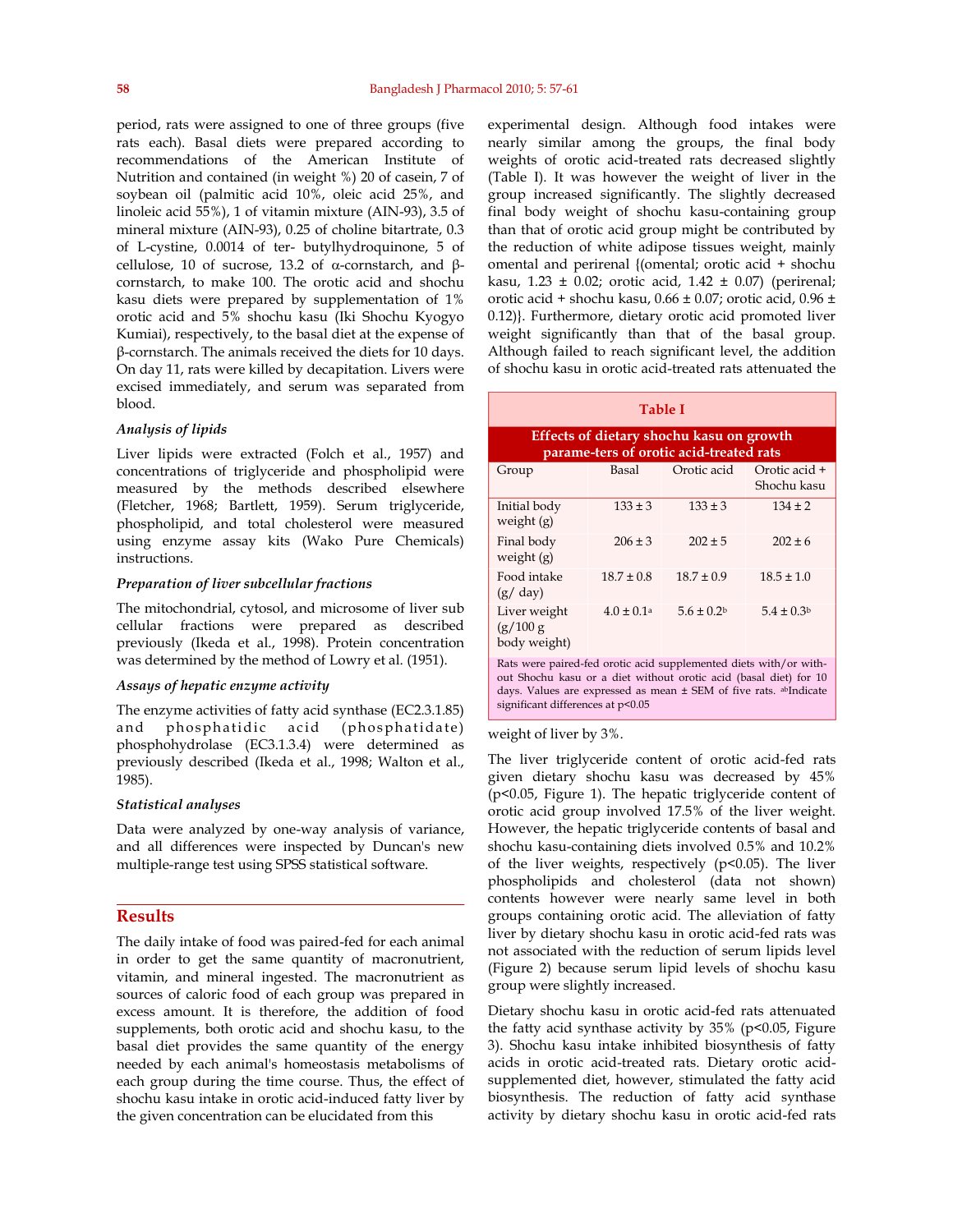

Figure 1: The effects of dietary shochu kasu on liver triacylglycerol and phospholipid content of OA-treated rats Rats were pairedfed OA supplemented diets with/or without shochu kasu or a diet without OA (basal diet) for 10 days. Values are expressed as mean ± SEM of five rats. abIndicate significant differences at p<0.05



Figure 2: The effects of dietary shochu kasu on serum lipid level of OA-treated rats Rats were paired-fed OA supplemented diets with/or without shochu kasu or a diet without OA (basal diet) for 10 days. Values are expressed as mean ± SEM of five rats. abIndicate significant differences at p<0.05



Figure 3: The effects of dietary shochu kasu on lipogenic enzymes activity of OA-treated rats. Rats were paired-fed OA supplemented diets with/or without shochu kasu or a diet without OA (basal diet) for 10 days. Values are expressed as mean ± SEM of five rats. abIndicate significant differences at p<0.05

progressively attenuated the phosphatidate phosphohydrolase activity; the phosphatidate phosphohydrolase level decreased by 20% (p<0.05).

#### **Discussion**

Shochu kasu contains significant amounts of PUFAs mainly linoleic acid (Yamasaki et al., 2006). Dietary PUFA reduced fatty liver induced by orotic acid (Buang et al., 2004). This present study found that dietary shochu kasu reduced markedly the triglyceride accumulated in liver. The decrease of hepatic triglyceride was associated with the decrease in fatty acid synthase and phosphatidate phosphohydrolase activities. The reduction of these enzyme activities in rats with shochu kasu is the key factor of the alleviation of fatty liver induced by orotic acid.

Fatty liver is indicated by an excessive accumulation of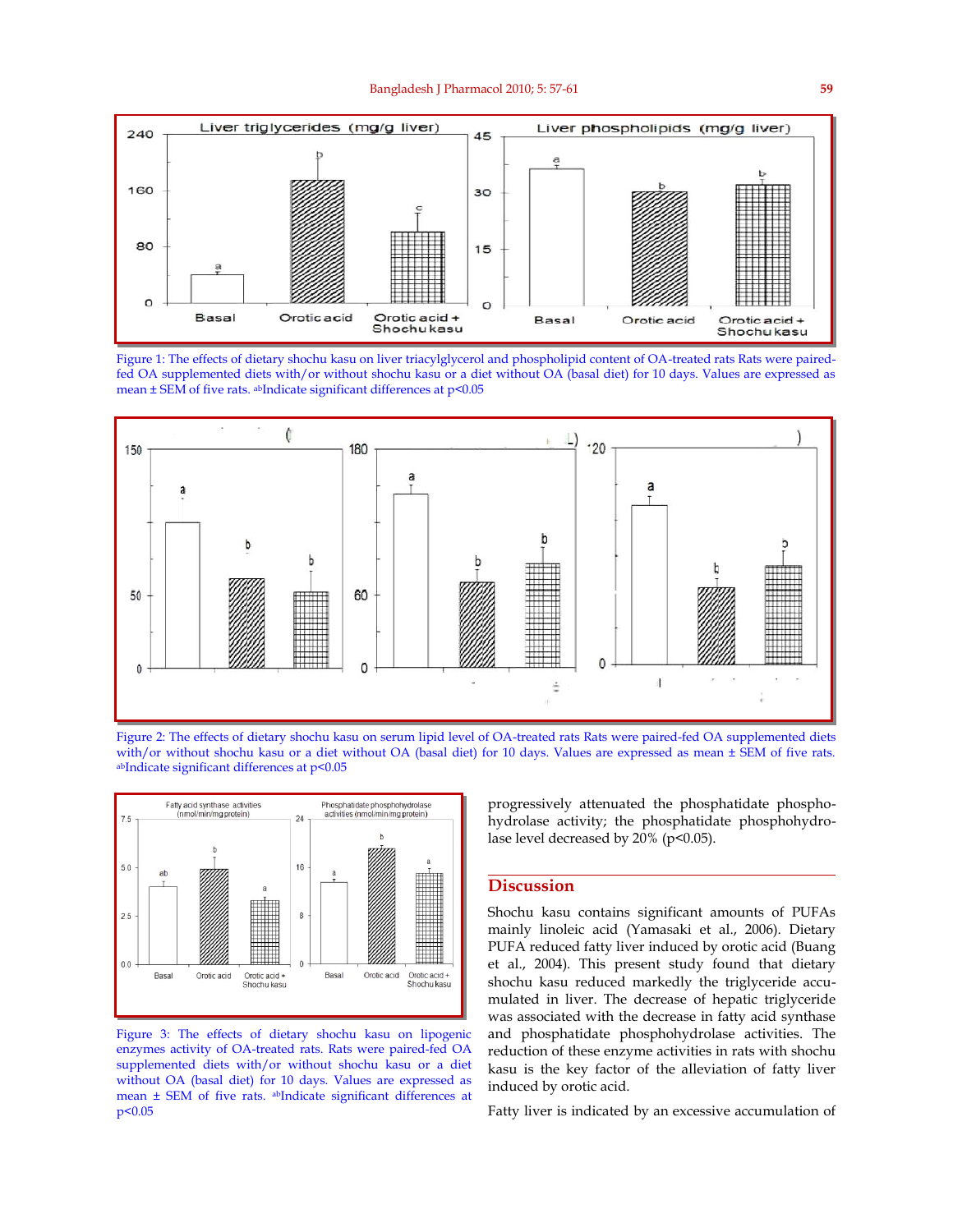triglyceride (more than 5-10%) in the liver (Sherlock and Dooley, 1997). High triglyceride content in the liver can result from two mechanisms: 1) impairment of secretion of very-low density lipoproteins (VLDL) from the liver, or 2) the increased expression of lipogenic enzymes and genes combined with the impaired entry of fatty acids into the mitochondrial P-oxidation pathway (Buang et al., 2005). To investigate the underlying mechanism by which dietary shochu kasu alleviated the orotic acid-induced triglyceride accumulation in the liver, the serum lipids level and hepatic enzyme activities involved in fatty acid and triglyceride biosyntheses were determined. Firstly, the serum lipid level was determined. Serum lipids level of orotic acid fed rat decreased significantly in comparison to the basal diet. However, there was not found the difference between the last two groups. The addition of shochu kasu in orotic acid-treated rats therefore did not affect the lipid secretion. Numerous studies have reported that dietary orotic acid reduced serum lipid levels (Cha et al., 1998; Buang et al., 2004; Buang et al., 2005). The mechanism by which orotic acid reduces serum lipid levels is due to interferes of the secretion of VLDLs (Pottenger and Getz, 1971). Those reports are consistent with results of serum lipid level in present study. Overall, the lowering triglyceride level in liver of orotic acid-treated rats given dietary shochu kasu was not caused by the impairment of VLDL secretion from the liver. Secondly, the lipogenic enzyme, the fatty acid synthase and phosphatidate phosphohydrolase, activities were determined. The fatty acid synthase of orotic acid group was higher than that of the basal group. This result is absolutely consistent with the previous studies (Buang et al., 2004; Buang et al., 2005; Cha et al., 1998). These data suggested that dietary orotic acid promoted concentration of the reduced forms of nicotinamide adenine dinucleotide phosphate (NADPH), a coenzyme of fatty acid synthase (Lehninger et al., 1993). This result is in agreement with the reports by Pottenger and Getz in 1971 that orotic acid did not interfere the protein biosynthesis in rat. The addition of shochu kasu into the orotic acid diet, however, attenuated the fatty acid synthase activity by 35%. The underlying mechanism presumably related to the competitive reactions involving NADPH for the two different pathways: 1) the fatty acid biosynthesis and 2) the fatty acid desaturation.

The fatty acid biosynthesis is catalyzed by fatty acid synthase, in which NADPH is used as the cofactor. The maximum rates of the enzyme need a maximum concentration of NADPH. The low concentration of NADPH in the metabolism systems can occur from two possible reasons: 1) its biosynthesis is decreased, or 2) a part of the NADPH moves into the other pathways, such as fatty acid desaturation, in which NADPH acts as a cofactor of fatty acyls desaturases. The last mechanism is possible because shochu kasu contains linoleic acid (Yamasaki et al., 2006).

*In vitro* study found that shochu kasu incubated with *Schizochytrium sp.* generates a significant amounts of docosahexaenoic acid (DHA) at maximum pH (pH 7.5) in presence of high glucose (Yamasaki et al., 2006). Shochu kasu also contain  $\alpha$ -linolenic acid), the parent of DHA (the ©3-PUFA). The *Schizochytrium sp.* therefore might fertile with shochu kasu and be able to deliver the ©3-PUFA, DHA. The linoleic acid and DHA contained in shochu kasu that was intake into the orotic acid-treated rats could reduce the lipogenic enzyme activities of the rat liver. It was because both linoleic acid and DHA can reduce fatty acid synthase level as reported (Moon et al., 2002). The fatty acid synthase level decreased by the diet shifts NADPH into the fatty acid desaturation pathways and therefore this mechanism might promote PUFA level. The latter mechanism is reasonable to reduce the NADPH level provided for fatty acid biosynthesis pathway, and consequently fatty acid synthase activity decreased. The attenuation of fatty acid synthase activity in orotic acidfed rats given dietary shochu kasu indicated that the fatty acyl-CoA concentration decreased. Fatty acyl-CoA is an activated fatty acid that is a general substrate of the other lipid biosyntheses includes liver triglyceride, phospholipids, cholesterol, etc. and the substrate for fatty acid  $\beta$ -oxidation (Lehninger et al., 1993).

The reduction of fatty acid synthase activity indicated the reduction of fatty acid generated. The decreased fatty acid synthase activity therefore is reasonable to reduce phosphatidate phosphohydrolase level. It is because one of the substrate of phosphatidate phosphohydrolase enzyme is fatty acyl-CoA derived from fatty acid. Phosphatidate phosphohydrolase is known as a rate-limiting enzyme of triglyceride biosynthesis (Walton et al., 1985; Cha et al., 1998). Phosphatidate phosphohydrolase hydrolyzes phosphatidic acid to generate diglyceride and thereafter fatty acyl-CoA esterifies diglyceride catalyzed by phosphatidate phosphohydrolase to generate triglyceride. Both fatty acyl-CoA and diglyceride are substrates of phosphatidate phosphohydrolase. The low level of fatty acyl-CoA causes esterification of diglyceride to form triglyceride, which decreases and therefore phosphatidate phosphohydrolase activity decreases. The reduction of phosphatidate phosphohydrolase activity in liver by dietary shochu kasu in orotic acid-treated rats attenuated the hepatic triglyceride accumulation. In addition, the level of fatty acid  $\beta$ -oxidation in orotic acid-treated rats given dietary shochu kasu was similar between the orotic acidcontaining groups (data not shown). It indicated that fatty acid degradation was not affected by the intake of shochu kasu in orotic acid-treated rats.

# **Conclusion**

The reduction of liver triglyceride level in orotic acidtreated rats given dietary shochu kasu was not